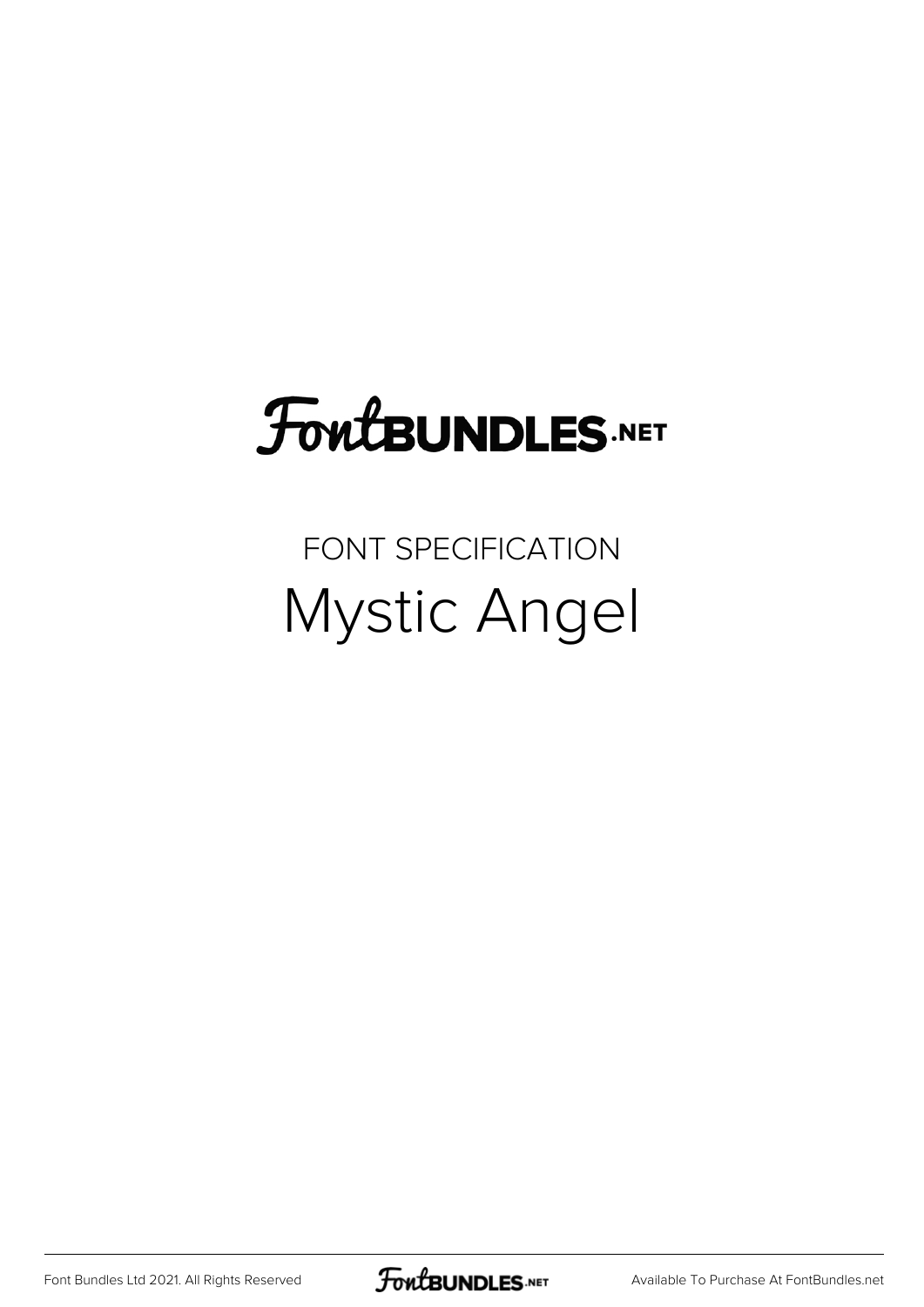## Mystic Angel - Regular

**Uppercase Characters** 

ABCDEFGHIJKLMNOPQ RSTUVWXYZ

Lowercase Characters

abcdefghijklmnoparstuvuxyz

**Numbers** 

0123456789

Punctuation and Symbols

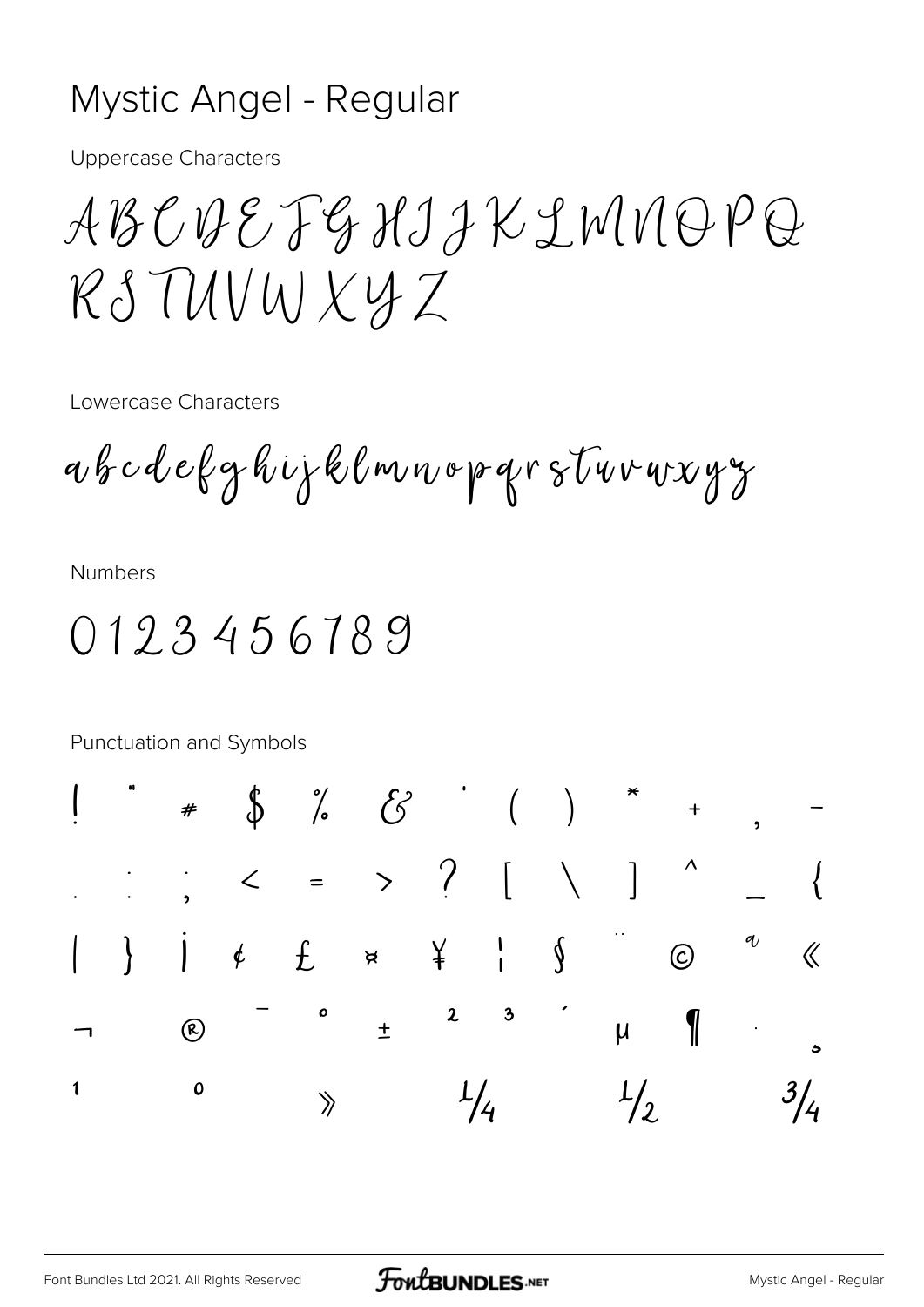All Other Glyphs

À Á Â Ã Ä Å Æ Ç È  $\acute{e}$   $\acute{e}$   $\acute{e}$   $\acute{d}$   $\acute{d}$   $\acute{d}$   $\acute{d}$   $\acute{v}$   $\acute{v}$ Ò Ó Ô Õ Ö × Ø Ù Ú  $\hat{U}$   $\hat{U}$   $\hat{V}$   $\beta$   $\hat{\alpha}$   $\hat{\alpha}$   $\hat{\alpha}$   $\hat{\alpha}$ ä å æ ç è é ê ë ì  $\begin{array}{ccc} \hat{\iota} & \hat{\iota} & \hat{\iota} & \hat{\sigma} & \tilde{\sigma} & \tilde{\sigma} & \tilde{\sigma} & \tilde{\sigma} & \tilde{\sigma} & \tilde{\sigma} & \tilde{\sigma} & \tilde{\sigma} & \tilde{\sigma} & \tilde{\sigma} & \tilde{\sigma} & \tilde{\sigma} & \tilde{\sigma} & \tilde{\sigma} & \tilde{\sigma} & \tilde{\sigma} & \tilde{\sigma} & \tilde{\sigma} & \tilde{\sigma} & \tilde{\sigma} & \tilde{\sigma} & \tilde{\sigma} & \tilde{\sigma} & \tilde{\sigma} & \tilde{\sigma} & \tilde{\sigma} & \tilde{\$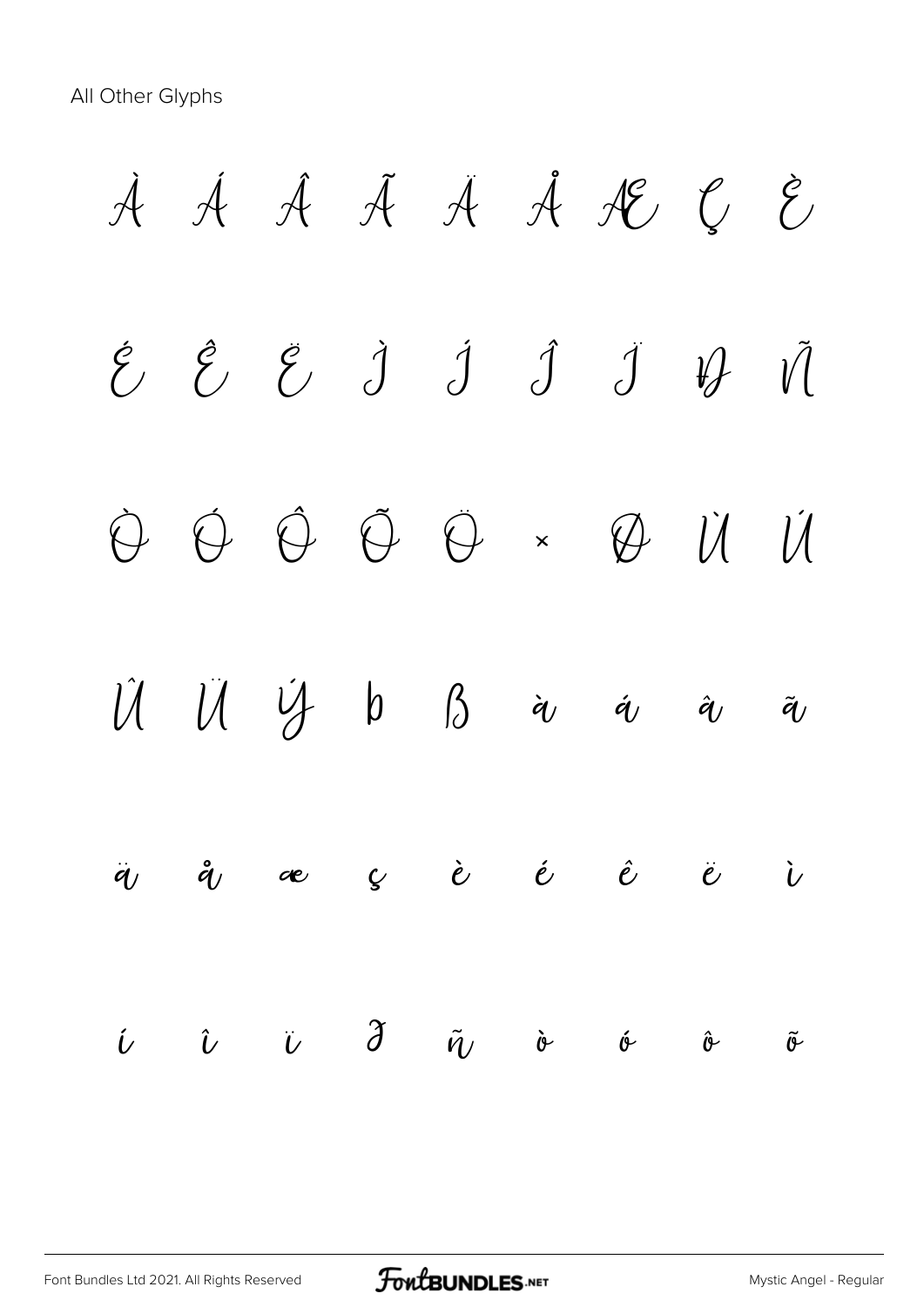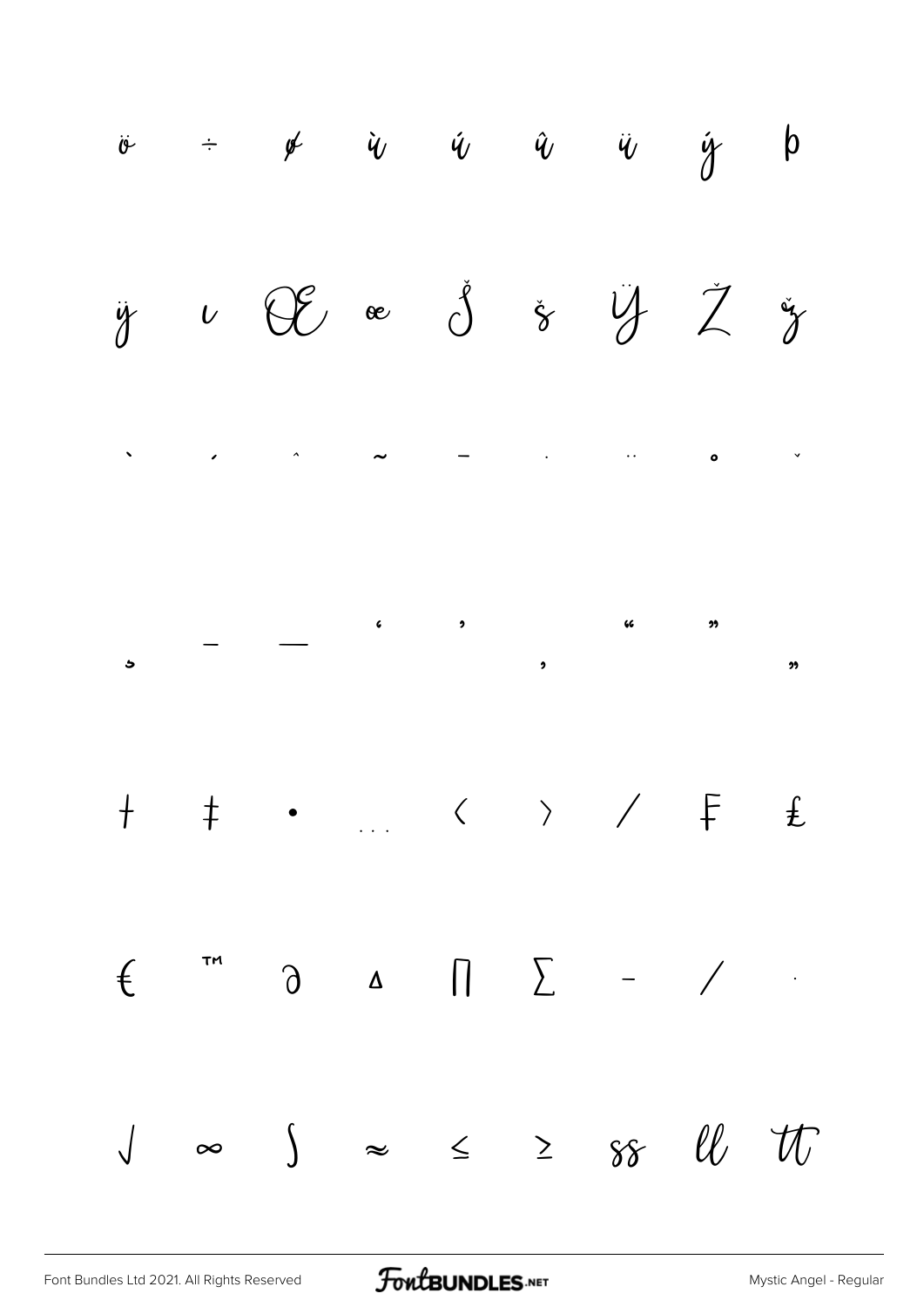